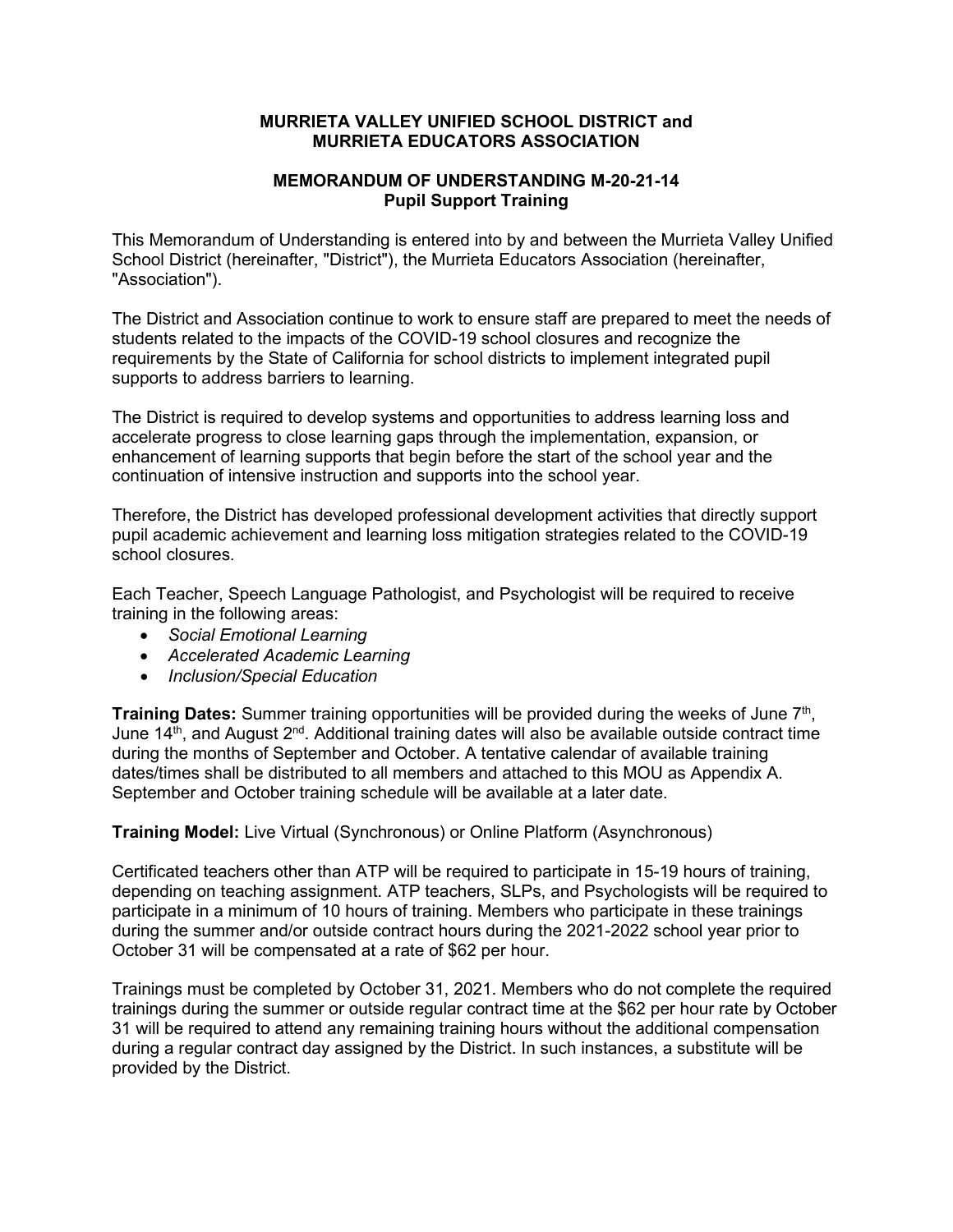Nurses will be required to attend 6 hours of SEL training. In addition, Nurses will be eligible to *either* attend the trainings that are required for SLPs and Psychologists or may attend a school nursing conference or training of their choice with the approval of the Executive Director of Student Support. Conference/training registration will be paid by the District. Nurses will be compensated \$62 dollars per hour for all off duty trainings and/or conferences they attend on non-contract days or outside of regular contract time. Total compensation (registration and hourly compensation) shall not exceed \$744.

This Memorandum of Understanding is non-precedent setting and for the 2021-2022 school year only.

Dated this 18<sup>th</sup> day of May 2021

Kimberly ABinning Chevlin (May 18, 2021 15:49 PDT)  $\qquad \qquad$ Kimberly ABinning Chevlin (May 18, 2021 15:49 PDT) Kimberly ABinning Chevlin

Kimberly Binning-Chevlin, President MEA Darren Daniel, Assistant Superintendent

Lisa Murray (May 18, 2021 15:54 PDT) Lisa Murray Leigh Lockwood (May 18, 2021 15:54 PDT)

Lisa Murray, Lead Negotiator, MEA Leigh Lockwood, Executive Director

For MEA: For Murrieta Valley Unified School District:

Darren Daniel

Leigh Lockwood (May 18, 2021 15:54 PDT)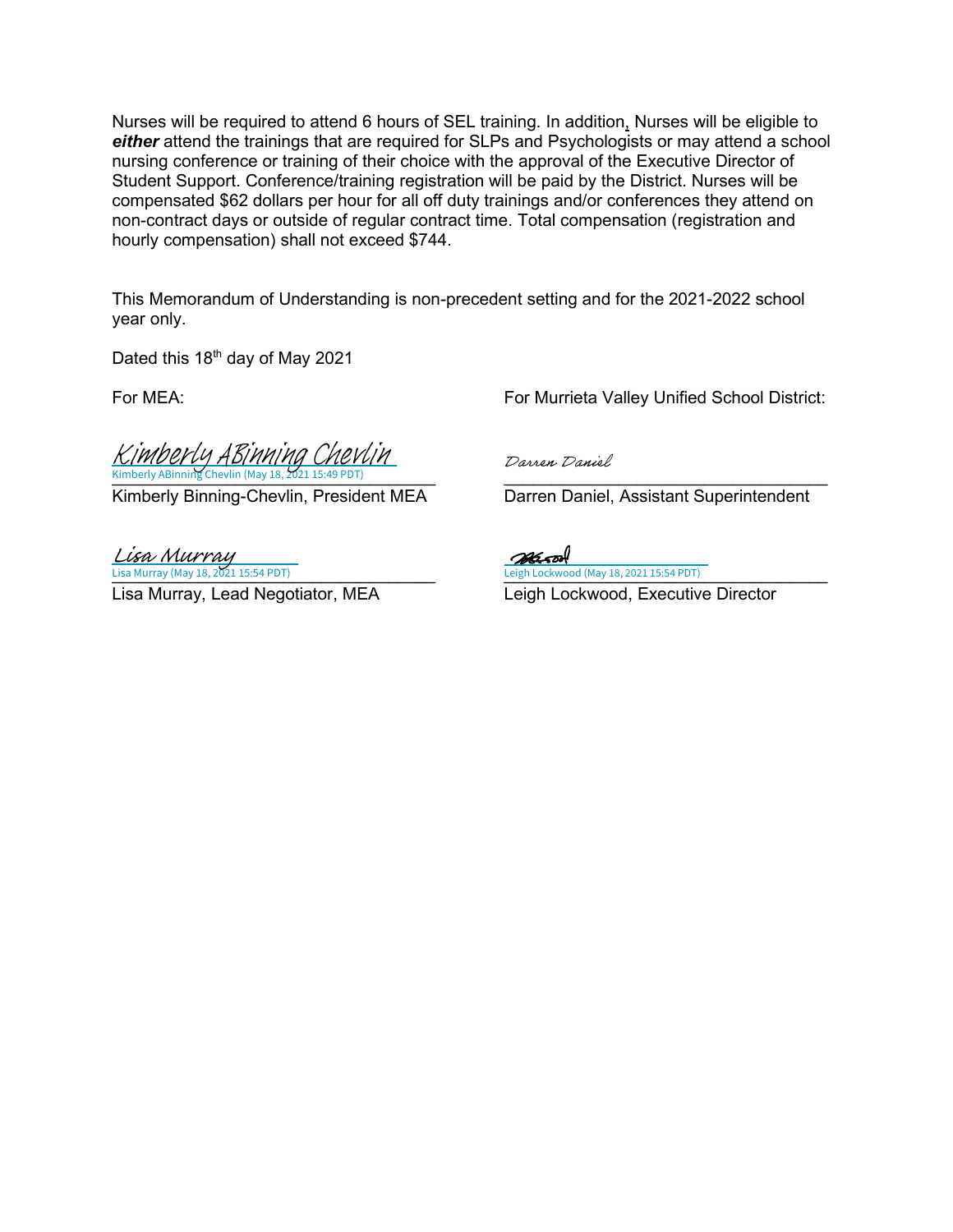## Summer Professional Development Draft

|            |                                                 |                                                                                 | <b>Special Education</b>      |                            | Elementary     | Secondary      |  |
|------------|-------------------------------------------------|---------------------------------------------------------------------------------|-------------------------------|----------------------------|----------------|----------------|--|
| Format     |                                                 | <b>Manditory Trainings Titles</b>                                               | Certficated<br>(OT/SLP/Psych) | Certificated<br>(Teachers) | Certificated   | Certificated   |  |
| Live Virt. |                                                 | High Leverage to Support Students with Disabilities                             |                               |                            |                |                |  |
| Live Virt. | IEP in the Post-Pandemic Environment            |                                                                                 |                               | $\overline{2}$             |                |                |  |
| Live Virt. |                                                 | Related Services in the Post-Pandemic Environment                               | $\overline{2}$                |                            |                |                |  |
| Live Virt. | <b>Effective Inclusion Teams</b>                |                                                                                 | $\overline{2}$                | $\overline{2}$             |                |                |  |
| Live Virt. |                                                 | Extend Trauma-Informed Practices Training & Building Community in the Classroom |                               |                            |                | 3              |  |
| Live Virt. | <b>Elementary SEL Curriculum Training</b>       |                                                                                 |                               |                            | 3              |                |  |
| Live Virt. | Adult SEL                                       |                                                                                 |                               |                            | $\mathbf{1}$   | $\mathbf{1}$   |  |
| Live Virt. | Suicide Prevention & District Protocols         |                                                                                 |                               |                            | $\overline{2}$ | $\overline{2}$ |  |
| Live Virt. | <b>Foundational Approaches</b>                  |                                                                                 |                               |                            | 3              |                |  |
| Live Virt. | <b>Classroom Structure and Relationships</b>    |                                                                                 |                               |                            | $\overline{2}$ |                |  |
| Live Virt. | Preparing for English Language Arts Instruction |                                                                                 |                               |                            | 2              |                |  |
| Live Virt. | <b>Preparing for Mathematics Instruction</b>    |                                                                                 |                               |                            | $\overline{2}$ |                |  |
| Async      | The PLC Primer *Async                           |                                                                                 |                               |                            |                | 6              |  |
| Async      | Reaching and Teaching Those Kids * Async        |                                                                                 |                               |                            |                | $\overline{2}$ |  |
| Async      | EL's in PLCS *Async                             |                                                                                 |                               |                            |                |                |  |
|            |                                                 | Certificated Total (Elementary)                                                 |                               | 15                         |                |                |  |
|            |                                                 | Certificated Total (Secondary)                                                  |                               | 15                         |                |                |  |
|            |                                                 | <b>SPED Certificated</b>                                                        |                               | 19                         |                |                |  |

|                                                                                             | Schedule Week 1 of Live Virtual Sessions |                                           |                                                                                                                  |                                                                                   |                                                                          |                                                                |                                                                                                             |  |                                                                 |                                           |                                                                           |  |                                                                      |                                           |                                                                                                           |                                            |                                                            |                                                                       |  |                                                                        |
|---------------------------------------------------------------------------------------------|------------------------------------------|-------------------------------------------|------------------------------------------------------------------------------------------------------------------|-----------------------------------------------------------------------------------|--------------------------------------------------------------------------|----------------------------------------------------------------|-------------------------------------------------------------------------------------------------------------|--|-----------------------------------------------------------------|-------------------------------------------|---------------------------------------------------------------------------|--|----------------------------------------------------------------------|-------------------------------------------|-----------------------------------------------------------------------------------------------------------|--------------------------------------------|------------------------------------------------------------|-----------------------------------------------------------------------|--|------------------------------------------------------------------------|
| Week of June<br>7th                                                                         | Monday, June 7th                         |                                           |                                                                                                                  | <b>Tuesday, June 8th</b>                                                          |                                                                          |                                                                | Wednesday, June 9th                                                                                         |  |                                                                 | Thursday, June 10th                       |                                                                           |  |                                                                      | Friday, June 11th                         |                                                                                                           |                                            |                                                            |                                                                       |  |                                                                        |
| Teams                                                                                       |                                          | Specialty Elementary Secondary All Levels |                                                                                                                  |                                                                                   |                                                                          | Specialty Elementary Secondary All Levels                      |                                                                                                             |  |                                                                 | Specialty Elementary Secondary All Levels |                                                                           |  |                                                                      | Specialty Elementary Secondary All Levels |                                                                                                           |                                            |                                                            | Specialty Elementary Secondary All Levels                             |  |                                                                        |
| 8:00AM -<br>8:30AM<br>$8:30AM -$<br>9:00AM<br>$9:00AM -$<br>9:30AM<br>$9:30AM -$<br>10:00AM |                                          | Foundational<br>Approaches<br>$(TK-5)$    | Extend<br>Trauma<br><b>Informed</b><br><b>Practices</b><br><b>Training &amp;</b><br><b>Building</b><br>Community |                                                                                   | Speech/OT<br>SPED-<br><b>Related</b><br>Services in<br>Post-<br>Pandemic | Elem.<br>Foundational<br><b>Approaches</b><br>$(TK-5)$         | Extend<br>Trauma<br>Informed<br><b>Practices</b><br><b>Training &amp;</b><br><b>Building</b><br>Community i |  | <b>Basic - SPED</b><br>-IEP in Post-<br>Pandemic<br>Environment | Tk-1 ELA                                  |                                                                           |  | Intermediat<br>e-SPED-IEP<br>in.<br>Post-Pande<br>mic<br>Environment | $2-5$ ELA                                 | Extend<br>Trauma<br>Informed<br><b>Practices</b><br><b>Training &amp;</b><br><b>Building</b><br>Community |                                            | Adv-SPED<br><b>IEP in Post-</b><br>Pandemic<br>Environment | K-5 SEL<br>Curriculum                                                 |  |                                                                        |
| 10:00AM<br>10:30AM<br>10:30AM -<br>11:00AM<br>11:00AM -<br>11:30AM<br>11:30AM               |                                          |                                           | The<br>classroom<br><b>Adult SEL</b>                                                                             |                                                                                   |                                                                          |                                                                | The:<br>classroom                                                                                           |  |                                                                 | TK-1 Math                                 |                                                                           |  |                                                                      | 2-5th Math                                | in The<br>classroom                                                                                       |                                            |                                                            |                                                                       |  |                                                                        |
| 12:00PM<br>12:00AM -<br>12:30PM<br>12:30AM<br>1:00PM<br>$1:00PM$ -<br>1:30PM                |                                          | K-5 SEL                                   | $(6-12)$                                                                                                         |                                                                                   |                                                                          |                                                                | Adult SEL                                                                                                   |  |                                                                 |                                           |                                                                           |  |                                                                      |                                           | <b>Adult SEL</b><br>(6.12)                                                                                |                                            |                                                            | <b>Adult SEL</b><br>$(TK-5)$                                          |  |                                                                        |
| $1:30PM -$<br>2:00PM<br>$2:00PM -$<br>2:30PM<br>$2:30PM -$<br>3:00PM                        |                                          | Curriculum                                |                                                                                                                  | Suicide<br><b>Prevention</b><br><b>District</b><br><b>Protocols (A)</b><br>Staff) | <b>School Site</b><br><b>Teams</b><br>SPED                               | Classroom<br><b>Structure and</b><br>Relationships<br>$(TK-5)$ | $(6-12)$                                                                                                    |  | <b>School Site</b><br><b>Teams</b><br><b>SPED</b>               | <b>Adult SEL</b><br>$(TK-S)$              | Suicide<br>Prevention<br><b>District</b><br><b>Protocols (A</b><br>Staff) |  | <b>School Site</b><br><b>Teams</b><br>SPED                           | <b>Adult SEL</b><br>$(TK-S)$              |                                                                                                           | <b>School Site</b><br><b>Teams</b><br>SPED |                                                            | <b>Classroom</b><br><b>Structure and</b><br>Relationships<br>$(TK-5)$ |  | Suicide<br>Prevention<br>& District<br><b>Protocols</b><br>(All Staff) |
|                                                                                             |                                          |                                           |                                                                                                                  |                                                                                   |                                                                          |                                                                |                                                                                                             |  |                                                                 |                                           |                                                                           |  |                                                                      |                                           |                                                                                                           |                                            |                                                            |                                                                       |  |                                                                        |